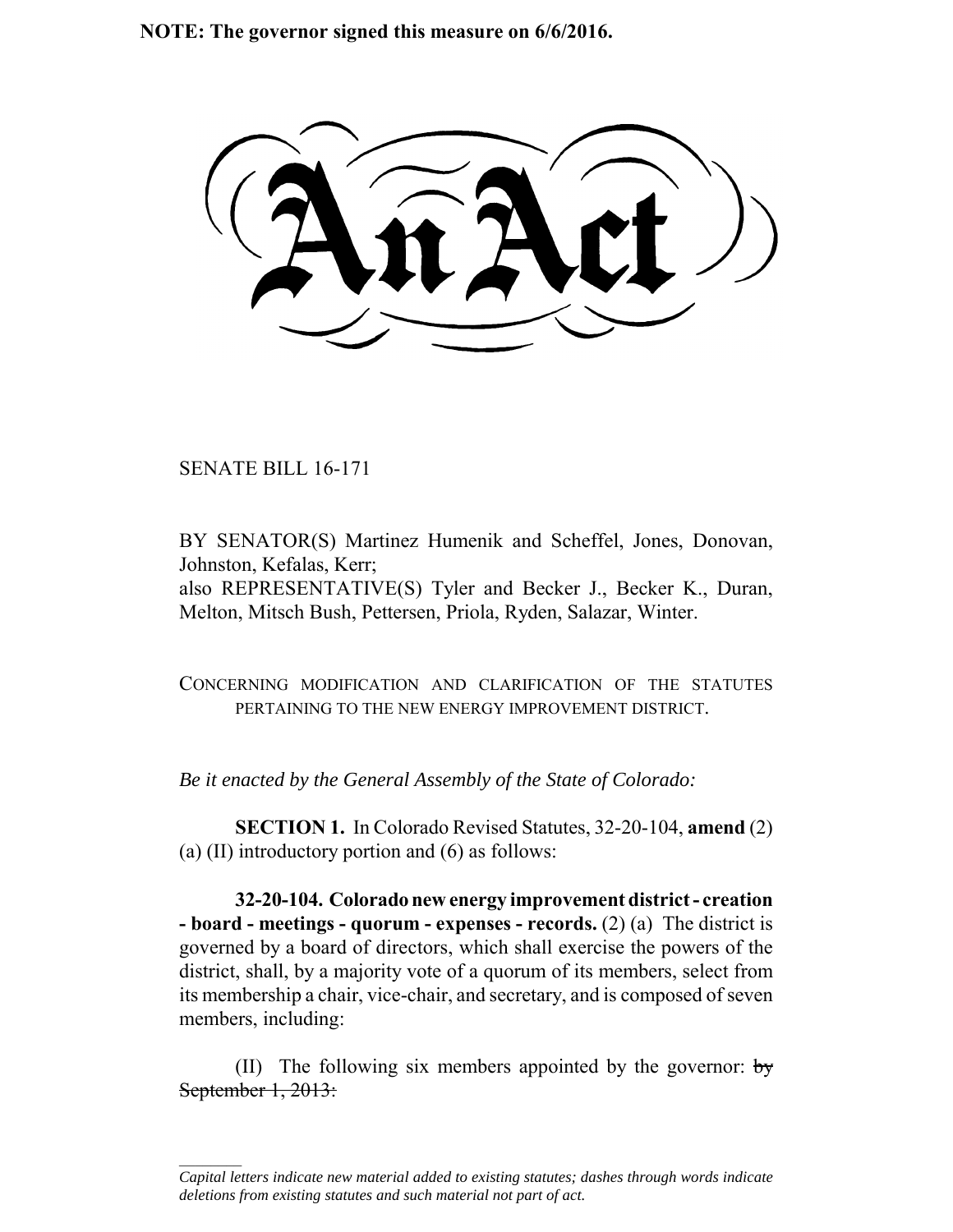(6) The district shall be considered IS a special district included within the definition of the state or any of its political subdivisions FOR PURPOSES OF AND AS set forth in section 2 (14.6) of article XXVIII of the state constitution and shall IS, accordingly, be subject to the sole source contracting provisions of sections 15 to 17 of said article XXVIII.

**SECTION 2.** In Colorado Revised Statutes, 32-20-105, **amend** (3) introductory portion and (3) (i) as follows:

**32-20-105. District - purpose - general powers and duties - new energy improvement program.** (3) The district shall establish, develop, finance, and administer a new energy improvement program. However, the district may conduct the program within any given county only if the board of county commissioners of the county has adopted a resolution authorizing the district to conduct the program within the county. IF A COUNTY ADOPTS A RESOLUTION AUTHORIZING THE DISTRICT TO CONDUCT THE PROGRAM WITHIN THE COUNTY, THE COUNTY TREASURER SHALL RETAIN A COLLECTION FEE AS SPECIFIED IN SECTION 30-1-102 (1) (c), C.R.S., FOR EACH SPECIAL ASSESSMENT THAT IT COLLECTS AS PART OF THE PROGRAM. THE BOARD OF COUNTY COMMISSIONERS OF ANY COUNTY THAT HAS ADOPTED A RESOLUTION AUTHORIZING THE DISTRICT TO CONDUCT THE PROGRAM WITHIN THE COUNTY MAY SUBSEQUENTLY ADOPT A RESOLUTION DEAUTHORIZING THE DISTRICT FROM CONDUCTING THE PROGRAM WITHIN THE COUNTY. HOWEVER, IF THE COUNTY ADOPTS A DEAUTHORIZING RESOLUTION, THE COUNTY SHALL CONTINUE TO MEET ALL OF ITS OBLIGATIONS UNDER THIS ARTICLE AS TO PROGRAM FINANCING OBLIGATIONS EXISTING ON THE EFFECTIVE DATE OF THE DEAUTHORIZATION UNTIL ANY AND ALL SPECIAL ASSESSMENTS WITHIN THE COUNTY HAVE BEEN PAID IN FULL AND REMITTED TO THE DISTRICT. The district shall design the program to allow an owner of eligible real property to apply to join the district, receive reimbursement or a direct payment from the district, and consent to the levying of a special assessment on the eligible real property specially benefited by a new energy improvement for which the district makes reimbursement or a direct payment. The district shall establish an application process for the program that allows an owner of eligible real property to become a qualified applicant by submitting an application to the district and that may include one or more deadlines for the filing of an application. The application process must require the applicant to submit with the application a commitment of title insurance issued by a duly licensed Colorado title insurance company within thirty days before the date the application is

PAGE 2-SENATE BILL 16-171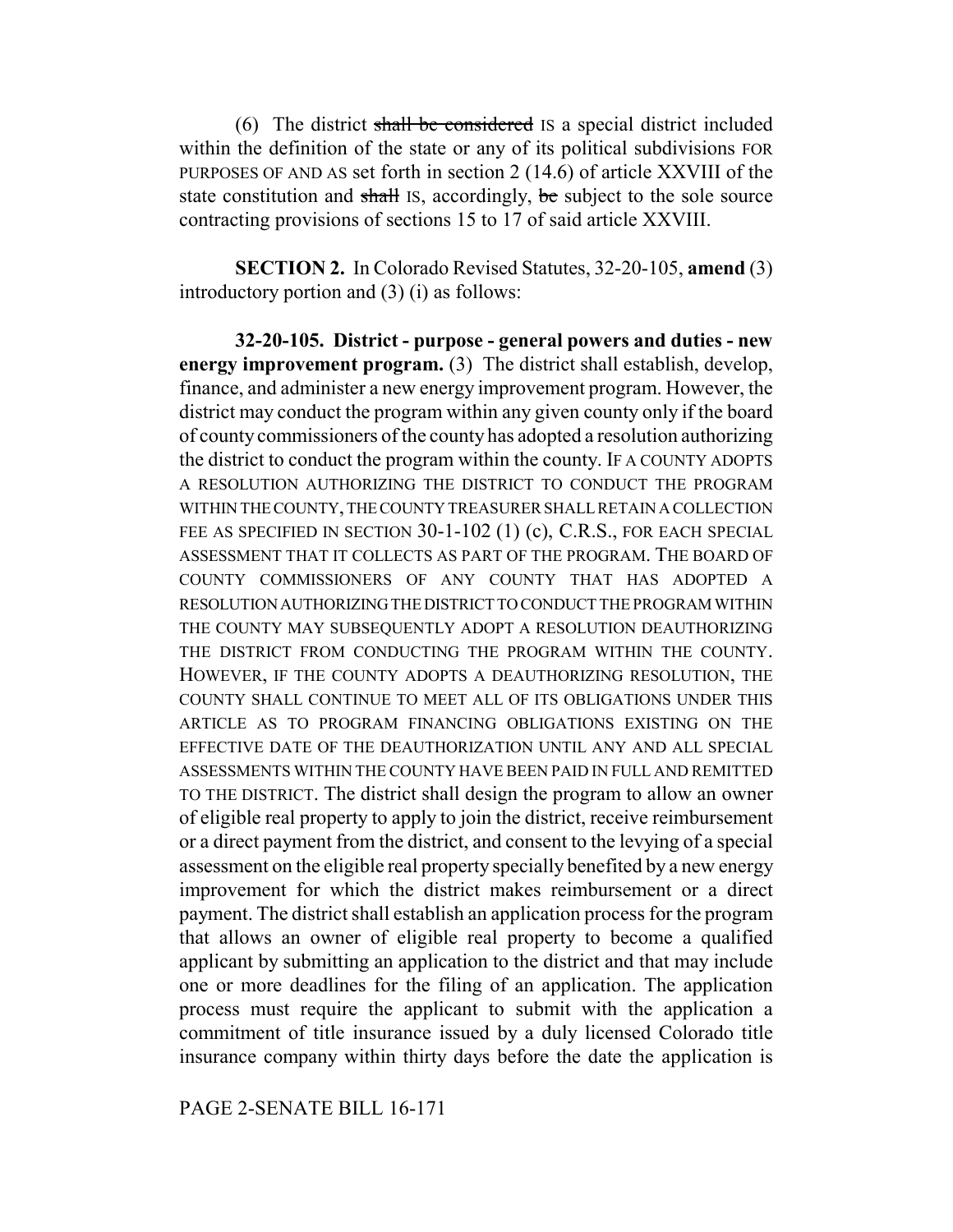submitted. The district may charge program application fees. In order to administer the program, the district, acting directly or through a program administrator or other agents, employees, or professionals as the district may appoint, hire, retain, or contract with, may aggregate qualified applicants into one or more bond issues and shall:

(i) In connection with the financing of new energy improvements either by third parties pursuant to paragraph (h) of this subsection (3) or district bonds and in consultation with representatives from the banking industry, counties, municipalities, INDUSTRY and property owners, develop the processes to ensure that mortgage holder consent is obtained in all cases for all eligible real property participating in the program to subordinate the priority of such mortgages to the priority of the lien established in section 32-20-107.

**SECTION 3.** In Colorado Revised Statutes, 32-20-106, **amend** (3) (a) introductory portion, (4), (5), (7), and (8); and **repeal** (6) as follows:

**32-20-106. Special assessments - determination of special benefits - notice and hearing requirements - certification of assessment roll - manner of collection.** (3) (a) The district may levy a special assessment against eligible real property specially benefited by a new energy improvement based on the cost to the district of the new energy improvement. The district shall initiate the levy of any SPECIAL assessment by the adoption of a resolution of the board that sets the SPECIAL assessment, approves the preparation of a preliminary SPECIAL assessment roll, and sets a date for a public hearing regarding the SPECIAL assessment roll. The district shall prepare a preliminary SPECIAL assessment roll listing all special assessments to be levied. The district may post notice of the hearing on the SPECIAL assessment on any district internet website and shall send notice that the SPECIAL assessment roll has been completed and notice of a hearing on the SPECIAL assessment roll no later than thirty days before the hearing date to:

(4) The board shall prepare or cause to be prepared a district SPECIAL assessment roll in book form showing in suitable columns FOR each unit of eligible real property assessed, the total amount of SPECIAL assessment, the amount of each installment of principal and interest if the SPECIAL assessment is payable in installments, and the date when each installment will become due. The assessment roll shall have suitable

# PAGE 3-SENATE BILL 16-171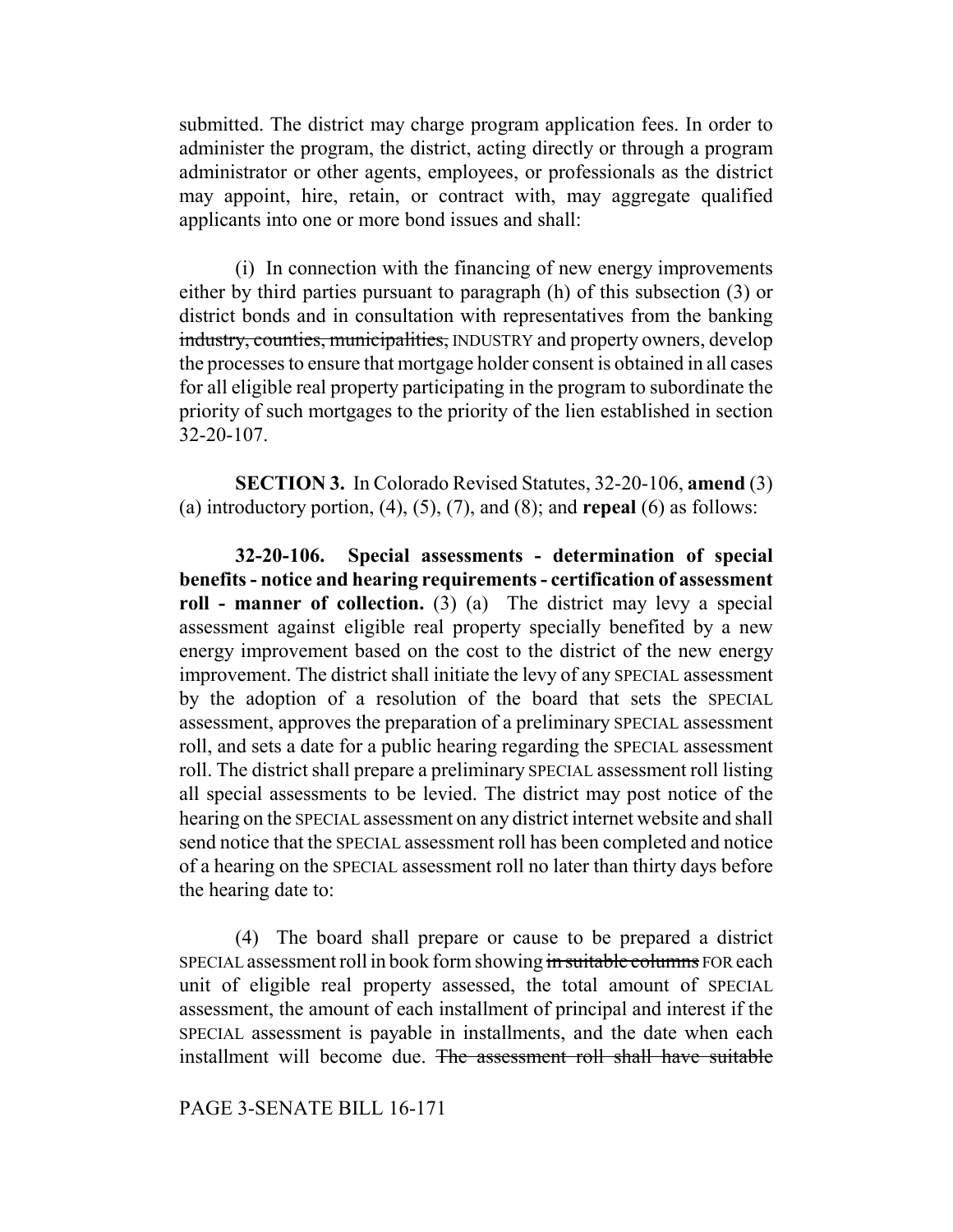columns for use in case of payment of the whole amount or of any installment or penalty. The board shall deliver the SPECIAL assessment roll, duly certified, under the corporate seal, for collection to the treasurer of each county in which the district has assessed eligible real property After delivery of the assessment roll, the district may reduce the amount of any special assessment with the consent of the owner of the eligible real property on which the special assessment is levied NO LATER THAN DECEMBER 1 OF EACH YEAR.

(5) All special assessments shall be due AT THE SAME TIME AS and payable within thirty days after the effective date of the assessing resolution without demand, but all such assessments may be paid, at the election of the owner, in installments with interest as provided in subsection (6) of this section; except that the board may provide that special assessments be due and payable at such alternate time as set forth in the assessing resolution. Failure of a district member to pay the whole special assessment within said period of thirty days shall be conclusively considered and held to be an election on the part of the district member to pay in installments IN THE SAME MANNER AS PROPERTY TAXES, AS SPECIFIED IN SECTION 39-10-104.5, C.R.S.

(6) In case of an election to pay in installments, the special assessments shall be payable in two or more installments of principal, which shall be payable as prescribed by the board over a period of not more than twenty years, with interest in all cases on the unpaid principal. The number and amounts of payment of installments, the period of payment, and the rate and times of payment of interest shall be determined by the board and set forth in the assessing resolution. The times of payment of installments shall be the same as the times of payment for installments of property taxes as specified in section 39-10-104.5 (2), C.R.S.; except that special assessments may be payable at such alternate times as provided by the board in the assessing resolution.

(7) Failure to pay any installment on special assessments, whether of principal or interest, when due shall give GIVES the district the right to declare the delinquent installments due and collectible immediately DELINQUENT, and upon such a declaration the whole amount of the unpaid principal and accrued interest shall thereafter draw interest at the SAME rate established pursuant to section  $5-12-106$  (2) and (3), C.R.S., until the day of sale AS DELINQUENT PROPERTY TAXES AS SPECIFIED IN SECTION

### PAGE 4-SENATE BILL 16-171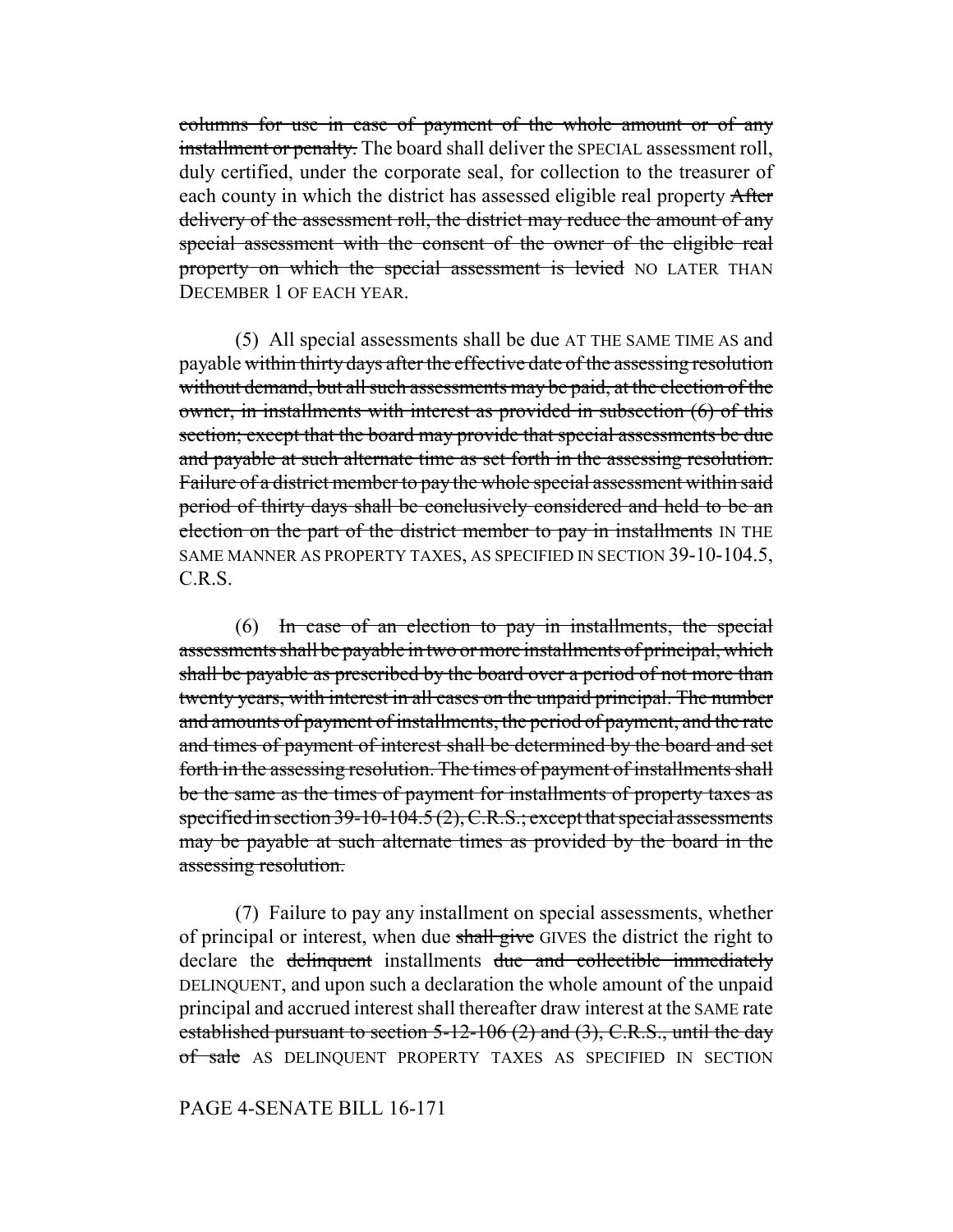39-10-104.5 (3) (c), C.R.S. THE COUNTY TREASURER SHALL INCLUDE THE DELINQUENT INSTALLMENT AMOUNT AS PART OF THE TAX LIEN SALE. At any time prior to the day of THE TAX LIEN sale, the district member may pay the amount of all unpaid THE DELINQUENT installments, with interest at the penalty rate set by the assessing resolution, and all costs of collection accrued and shall thereupon be restored to the right thereafter to pay in installments in the same manner as if default had not been suffered. A district member not in default as to any installment or payment may, at any time, pay the whole of the unpaid principal with the interest accruing to the maturity of the next installment of interest or principal OCCURRED.

(8) (a) Payment of special assessments may be made to a county treasurer at any time within thirty days after the effective date of the assessing resolution AFTER THE COUNTY ASSESSOR HAS CERTIFIED THE TAX ROLL AND THE COUNTY TREASURER IS PREPARED TO ACCEPT PAYMENTS FOR THAT PROPERTY TAX YEAR, and the county treasurer shall promptly forward all special assessment payments received to the district. At the expiration of the thirty-day period, each county treasurer of a county that includes eligible real property in the district shall return the district assessment roll for the county to the board, therein showing all payments made thereon, with the date of each payment. The roll shall be certified by the board under the seal of the board and by the board delivered to each county treasurer, with the treasurer's warrant for its collection. The county treasurer shall receipt the roll, and all such rolls shall be numbered or identified by county for convenient reference REMIT ALL SPECIAL ASSESSMENTS COLLECTED, LESS THE COLLECTION FEE REQUIRED BY SECTION 32-20-105(3), TO THE DISTRICT IN THE SAME MANNER AS TAXES ARE DISTRIBUTED IN ACCORDANCE WITH SECTION 39-10-107, C.R.S.

(b) The EACH owner of any divided or undivided interest in eligible real property assessed may pay the owner's share of IS JOINTLY AND SEVERALLY LIABLE FOR THE FULL AMOUNT OF any SPECIAL assessment. upon producing evidence of the extent of the owner's interest satisfactory to the treasurer having the roll in charge; except that the A SPECIAL assessment lien shall remain REMAINS on the entire property assessed until the entire SPECIAL assessment is paid, except as otherwise provided pursuant to section 32-20-107.

**SECTION 4.** In Colorado Revised Statutes, 32-20-107, **amend** (1) (a) (I), (1) (a) (II) introductory portion, (1) (a) (II) (A), (1) (b), (2), (3), (4)

### PAGE 5-SENATE BILL 16-171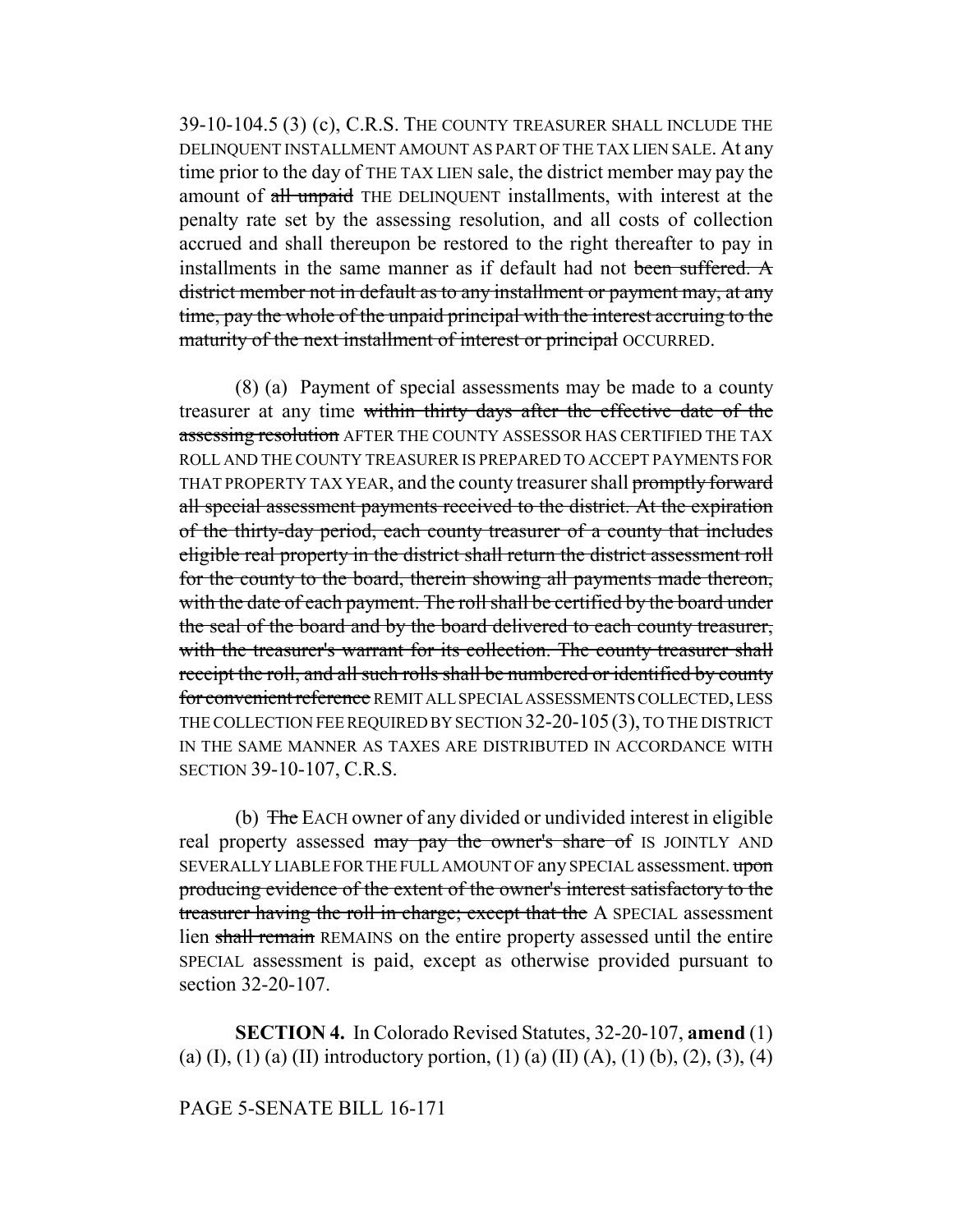(a), (4) (b), (4) (c), and (4) (d); **add** (4) (g); and **repeal** (4) (e) as follows:

**32-20-107. Special assessment constitutes lien - filing - sale of property for nonpayment.** (1) (a) A special assessment, together with all interest thereon and penalties for default in payment thereof, and associated collection costs constitutes, from the date of the recording of the assessing resolution and assessment roll pursuant to subsection (2) of this section, a perpetual lien in the amount assessed against the assessed eligible real property and has priority over all other liens; except that:

(I) General PROPERTY tax liens have priority over district special assessment liens;

(II) A district special assessment lien has priority over preexisting liens only if each lienholder consents as specified in section 32-20-105 (3) (i) and each consent and the assessment lien SPECIAL ASSESSMENT LIEN AND SPECIAL ASSESSMENT ROLL are recorded in the real estate records of the county where the property is located. Before the recording of the assessment lien SPECIAL ASSESSMENT LIEN AND SPECIAL ASSESSMENT ROLL, the applicant must submit to the district:

(A) Written consent to the SPECIAL assessment by all individuals or entities shown on a commitment of title insurance as holders of mortgages or deeds of trust encumbering the applicant's property; and

(b) Neither the sale of eligible real property OR TAX LIENS in the district to enforce the payment of general ad valorem taxes nor the issuance of a treasurer's deed in connection with the sale extinguishes the lien of a special assessment. If assessed eligible real property is subdivided, the board may apportion the SPECIAL assessment lien in the manner provided in the assessing resolution.

(2) The district shall transmit to a county clerk and recorder of a county that includes eligible real property included in the district copies of the district's assessing resolution after its final adoption by the board and the assessment roll for recording on the land records of each unit of eligible real property assessed within the county as provided in article 30, 35, or 36 of title 38, C.R.S. The assessing resolution and assessment roll shall be indexed in the grantor index under the name of the district member and in the grantee index under the Colorado new energy improvement district. In

# PAGE 6-SENATE BILL 16-171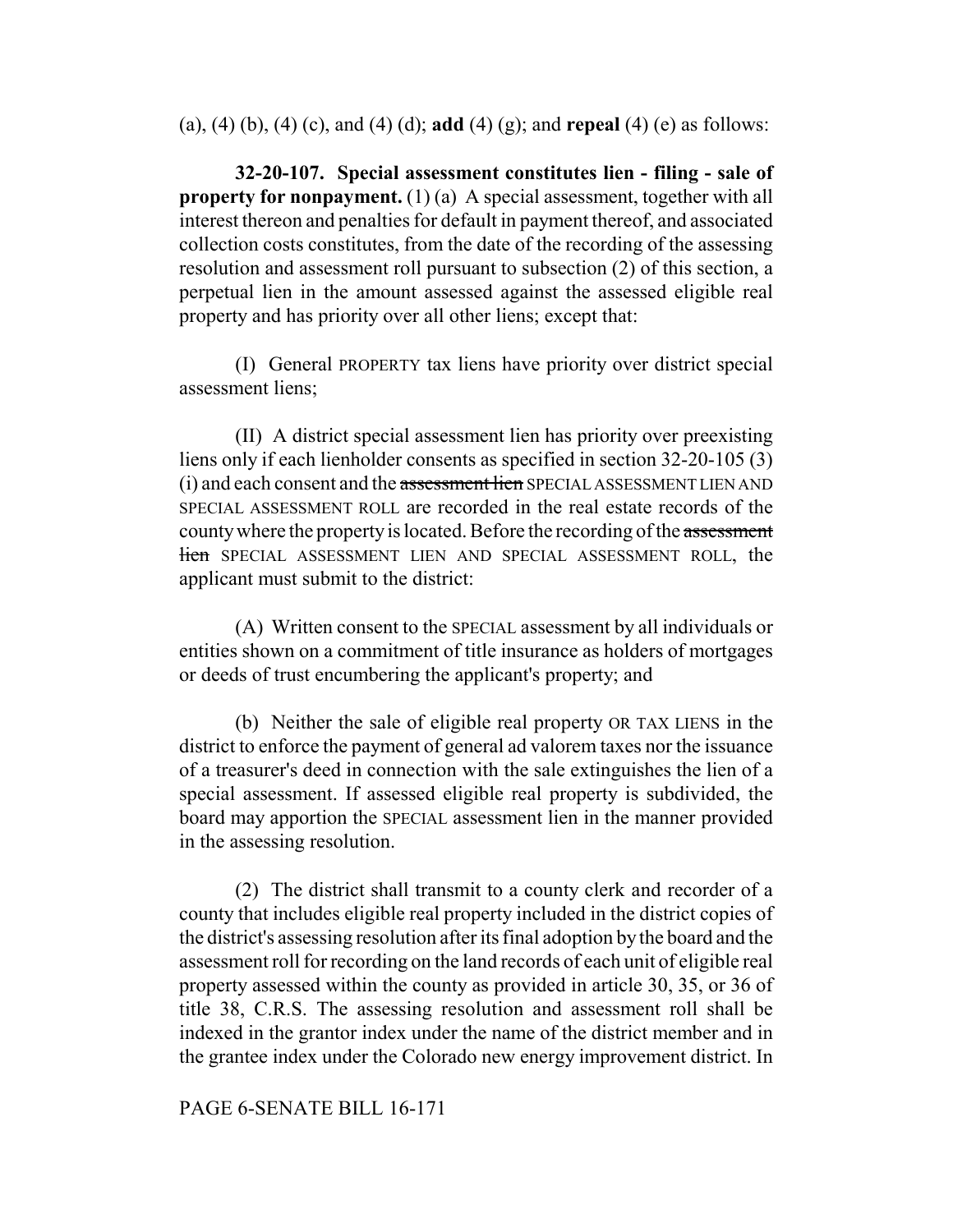addition, the county clerk and recorder shall file copies of the assessing resolution, after its final adoption by the board, and the assessment roll with the county assessor and the county treasurer. The county assessor is authorized to create separate schedules for each unit of eligible real property assessed within the county pursuant to the resolution. In assessing the value of eligible real property, the county assessor shall not take into account any increase in the market value of the eligible real property resulting from the completion of a new energy improvement.

(3) No delays, mistakes, errors, or irregularities in any act or proceeding authorized or required by this article shall prejudice or invalidate any final SPECIAL assessment, and such mistakes, errors, or irregularities may be remedied by subsequent filings, amending acts, or proceedings. A remedied SPECIAL assessment shall take TAKES effect as of the date of the original filing, act, or proceeding. If a court of competent jurisdiction sets aside any final assessment or if, for any other reason, the board determines it to be necessary to alter any final SPECIAL assessment, the board, upon notice as required in the making of an original SPECIAL assessment, may make a new SPECIAL assessment in accordance with the provisions of this article.

(4) (a) In case of default in the payment of any installment of principal or interest when due, the county treasurer shall advertise and sell the assessed eligible real property tax lien defaulted upon for the payment of the whole of the unpaid installment of principal and interest. Advertisements and sales shall be made at the same times, in the same manner, under all the same conditions and penalties, and with the same effect as provided by general law for sales of real estate PROPERTY tax liens in default of payment of the general property tax.

(b) At any TAX LIEN sale by a county treasurer of any eligible real property, for the purpose of paying a special assessment, the board may purchase the property for the district without paying for the property in cash PARTICIPATE IN THE TAX LIEN SALE AUCTION BY BIDDING ON THE LIEN FOR THE DISTRICT and shall receive certificates of purchase for the property LIEN in the name of the district IF IT IS THE SUCCESSFUL BIDDER. The certificates shall be received and credited at their face value, with all interest and penalties accrued, on account of the assessment installment in pursuance of which the sale was made. The board may thereafter sell the certificates at their face value, with all interest and penalties accrued, and assign the

# PAGE 7-SENATE BILL 16-171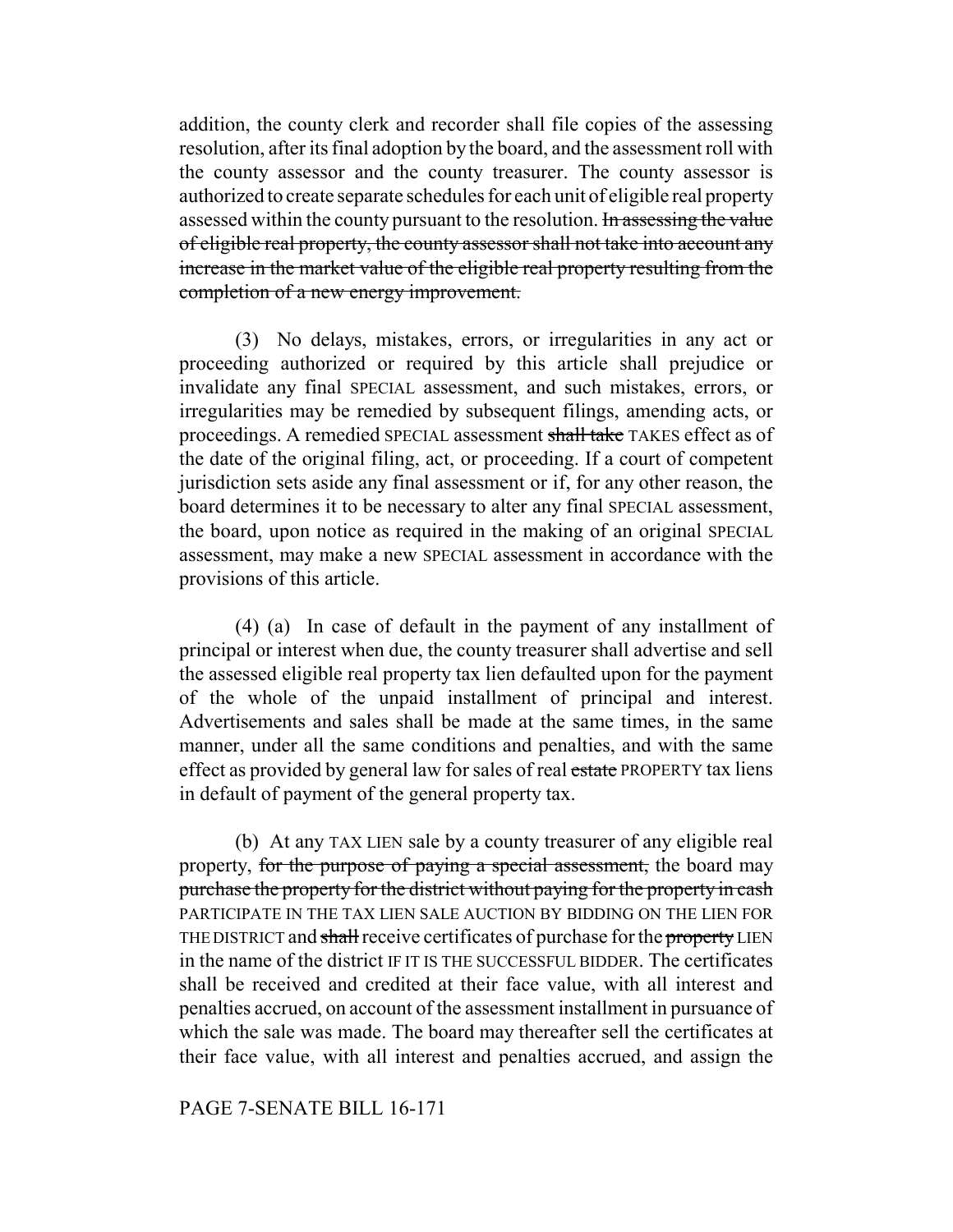certificates to the purchaser in the name of the district. The board shall credit the proceeds of the sale to the fund created by resolution for the payment of the SPECIAL assessments, respectively; except that, if the new energy improvements were financed under section 32-20-105 (3) (h), the board shall credit the proceeds of the TAX LIEN sale to the private third party that financed the new energy improvements. If the district has repaid all special assessment bonds in full, the board may sell the certificates for the best price obtainable at public sale, at auction, or by sealed bids in the same manner and under the same conditions as provided in paragraph (d) of this subsection (4). Such assignments are without recourse, and the sale and assignments operate as a lien in favor of the purchaser and assignee as is provided by law in the case of sale of real estate in default of payment of the general property tax TAXES.

(c) The board, as a purchaser OF TAX LIENS, has the right to apply for tax deeds on certificates of purchase at any time after three years from the date of issuance of the certificates IN ACCORDANCE WITH ARTICLE 11 OF TITLE 39, C.R.S., and the deeds shall be issued as provided by law for issuance of tax deeds for the nonpayment of the general property tax TAXES OR SPECIAL ASSESSMENTS.

(d) Cumulatively with all other remedies, the district, as the owner of property by virtue of a tax deed, or of property otherwise acquired, in satisfaction or discharge of the liens represented by certificates of sale, may sell the property for the best price obtainable at public sale, at auction, or by sealed bids. A sale shall be held after public notice by the board to all persons having or claiming any interest in the eligible real property to be sold or in the proceeds of the sale by publication of the notice three times, a week apart, in a weekly or daily newspaper of general circulation within the county in which the property is located. The notice shall describe the property and state the time, place, and manner of receiving bids; except that the time fixed for the sale shall not be less than ten days after the last publication. The board may reject any and all bids. Any interested party, at any time within ten days after the receipt of bids for the sale of property, may file with the board a written protest as to the sufficiency of the amount of any bid made or the validity of the proceedings for the sale. If the protest is denied, the protestor, within ten days thereafter, shall commence an action in a court of competent jurisdiction to enjoin or restrain the board from completing the sale. If no such action is commenced, all protests or objections to the sale shall be waived, and the board shall then convey the

# PAGE 8-SENATE BILL 16-171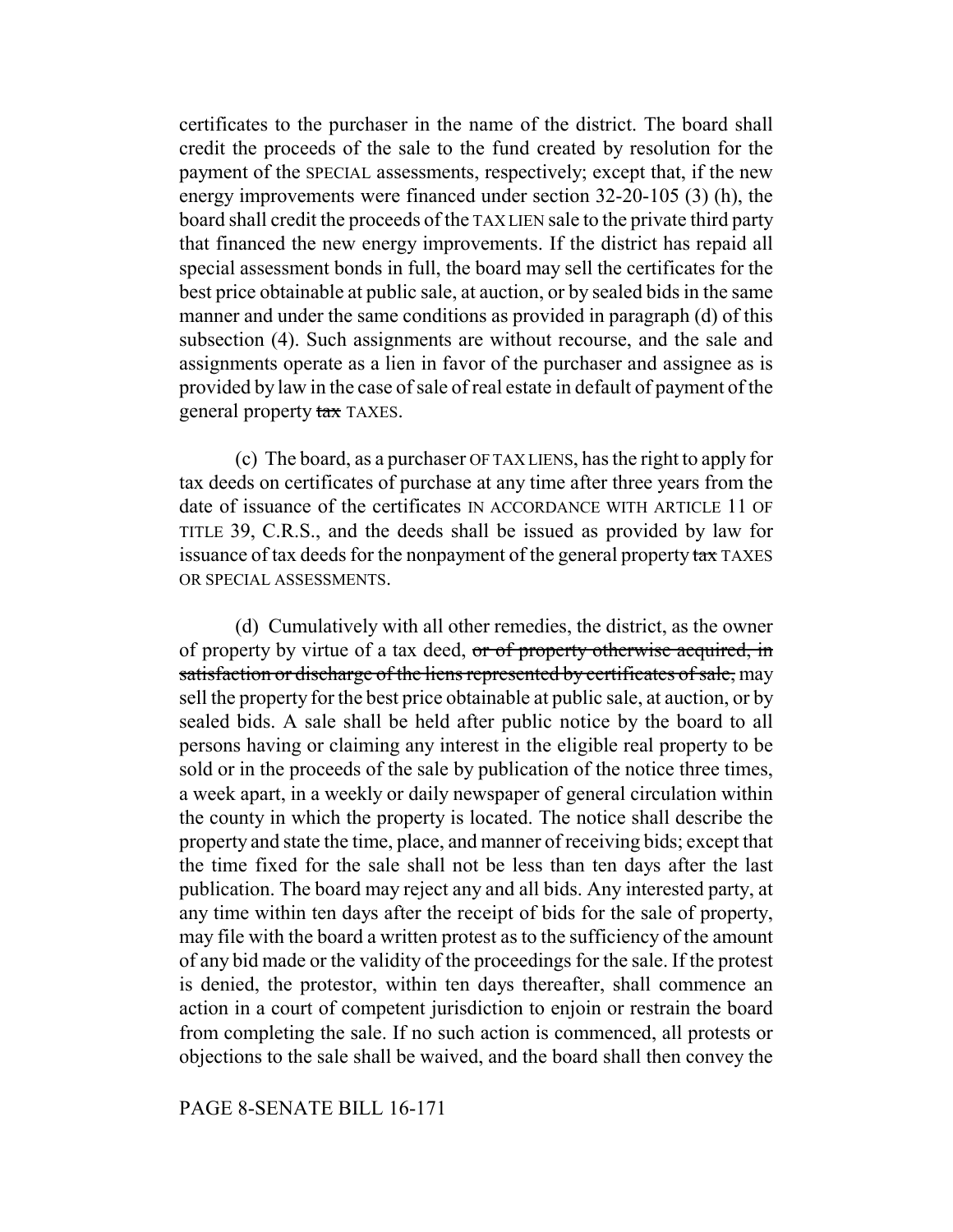property to the successful bidder by quitclaim deed.

(e) In addition to all other remedies, the district, as a holder of certificates of purchase, may bring a civil action for foreclosure thereof in accordance with article 38 of title 38, C.R.S., joining as defendants all persons holding record title, persons occupying or in possession of the property, persons having or claiming any interest in the property or in the proceeds of a foreclosure sale, all governmental taxing units having taxes or other claims against the property, and all unknown persons having or claiming any interest in the property. Any number of certificates may be foreclosed in the same proceeding. In such a proceeding, the district, as plaintiff, is entitled to all relief provided by law in actions for an adjudication of rights with respect to real property, including actions to quiet title.

(g) IF A TREASURER'S DEED IS ISSUED FOR A PROPERTY THAT IS INCLUDED WITHIN THE DISTRICT PURSUANT TO SECTION 32-20-105 AND UPON WHICH A PRIORITY SPECIAL ASSESSMENT LIEN HAS BEEN PLACED, THE DISTRICT SHALL USE ITS RESERVE ACCOUNT TO SATISFY SPECIAL ASSESSMENT OBLIGATIONS OF THE PROPERTY ON BEHALF OF THE HOLDER OF THE TREASURER'S DEED IN ACCORDANCE WITH THE TERMS AND DURATION SPECIFIED IN A WRITTEN AGREEMENT BETWEEN THE COUNTY IN WHICH THE PROPERTY IS LOCATED AND THE DISTRICT.

**SECTION 5. Act subject to petition - effective date.** This act takes effect at 12:01 a.m. on the day following the expiration of the ninety-day period after final adjournment of the general assembly (August 10, 2016, if adjournment sine die is on May 11, 2016); except that, if a referendum petition is filed pursuant to section 1 (3) of article V of the state constitution against this act or an item, section, or part of this act within such period, then the act, item, section, or part will not take effect unless